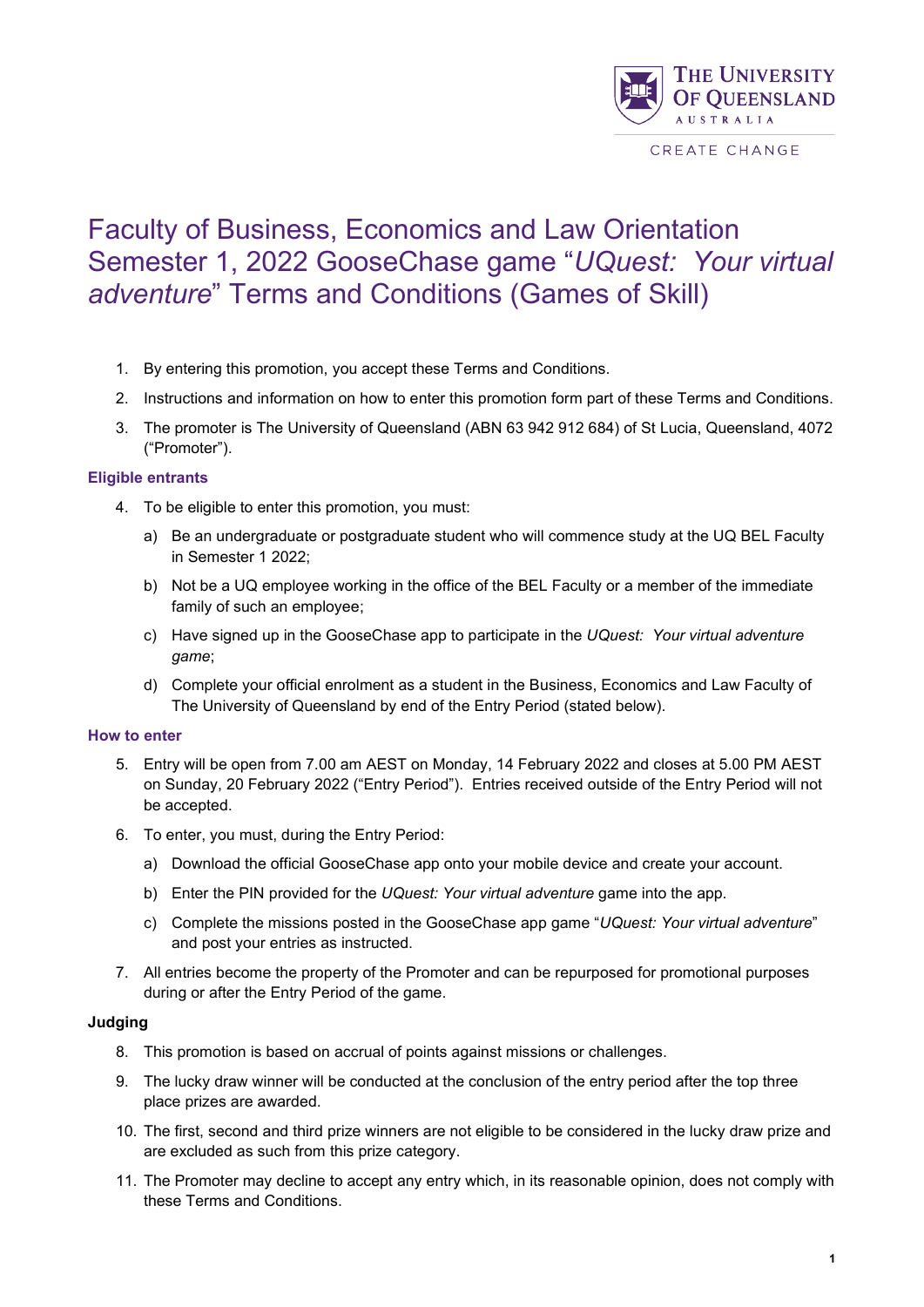

12. The Promoter's decision in relation to any aspect of the promotion is final and the Promoter will not enter into any correspondence regarding the result of the promotion.

### **Prize and notification of winners**

- 13. The determination of prize winners for *UQuest: Your virtual adventure* will be conducted on Monday, 21 February 2022.
- 14. The entrant with the highest number of points will receive first prize of a \$300 JB Hi-Fi voucher; the entrant with the second highest number of points will receive \$200 worth of UQ Union vouchers, which can be used at on campus retailers and the third highest ranked entrant will receive two \$50 Event Cinemas gift cards.
- 15. The Lucky Draw prize will be awarded after the place winners are awarded and verified. The prize of a \$100 UberEats gift voucher will be sent to the first entrant whose name is drawn and verified as a BEL Faculty student.
- 16. Prize winners who are offshore or remote will receive a Mastercard gift card to the value of the prize they have won in the game.
- 17. Prizes are not transferable and cannot be taken as cash. Prizes are to Australian dollar value as stated.
- 18. The winners will be announced on the individual Business, Economics and Law Facebook pages and notified directly through the message feature of the GooseChase app.
- 19. The Promoter will verify the eligibility of the winning students before officially awarding the prizes and promotion of the winners of the prizes. Ineligible winners will be notified if they do not meet the requirements as an Eligible Entrant.
- 20. If any prize becomes unavailable for any reason, the Promoter may substitute a prize of equal or greater value.
- 21. The Promoter accepts no responsibility for any tax implications that may arise for any prize.

### **Intellectual property**

22. You confirm and promise that your entry is original and does not infringe the intellectual property rights of any third party. You agree that the Promoter has an unrestricted, irrevocable, transferable, right and licence to use and modify your entry including for promotional purposes without the payment of any further fee or compensation or further reference to you, and that the Promoter can authorise other people to do any of these things. If requested by the Promoter, you agree to sign any further documentation required by the Promoter to give effect to this arrangement. To the extent permitted by law, you unconditionally and irrevocably consent to the Promoter modifying your entry as described in this clause, agree that the Promoter is not required to attribute you as author of the entry, and consent to any other act or omission that would otherwise infringe any moral rights in your entry.

### **Withdrawal from promotion**

23. You may withdraw from the promotion at any time before notification of the winners by notifying the Promoter at **events@bel.uq.edu.au**. If you withdraw from the promotion, the Promoter will remove your entry and will not use your details or entry for media or promotional purposes. If you withdraw from the promotion, you will no longer be eligible to win a prize.

#### **Miscellaneous**

24. Entrants by virtue of entering the Promotion give consent to be contacted by the Promoter either through the message functionality of the GooseChase game app or directly by email.